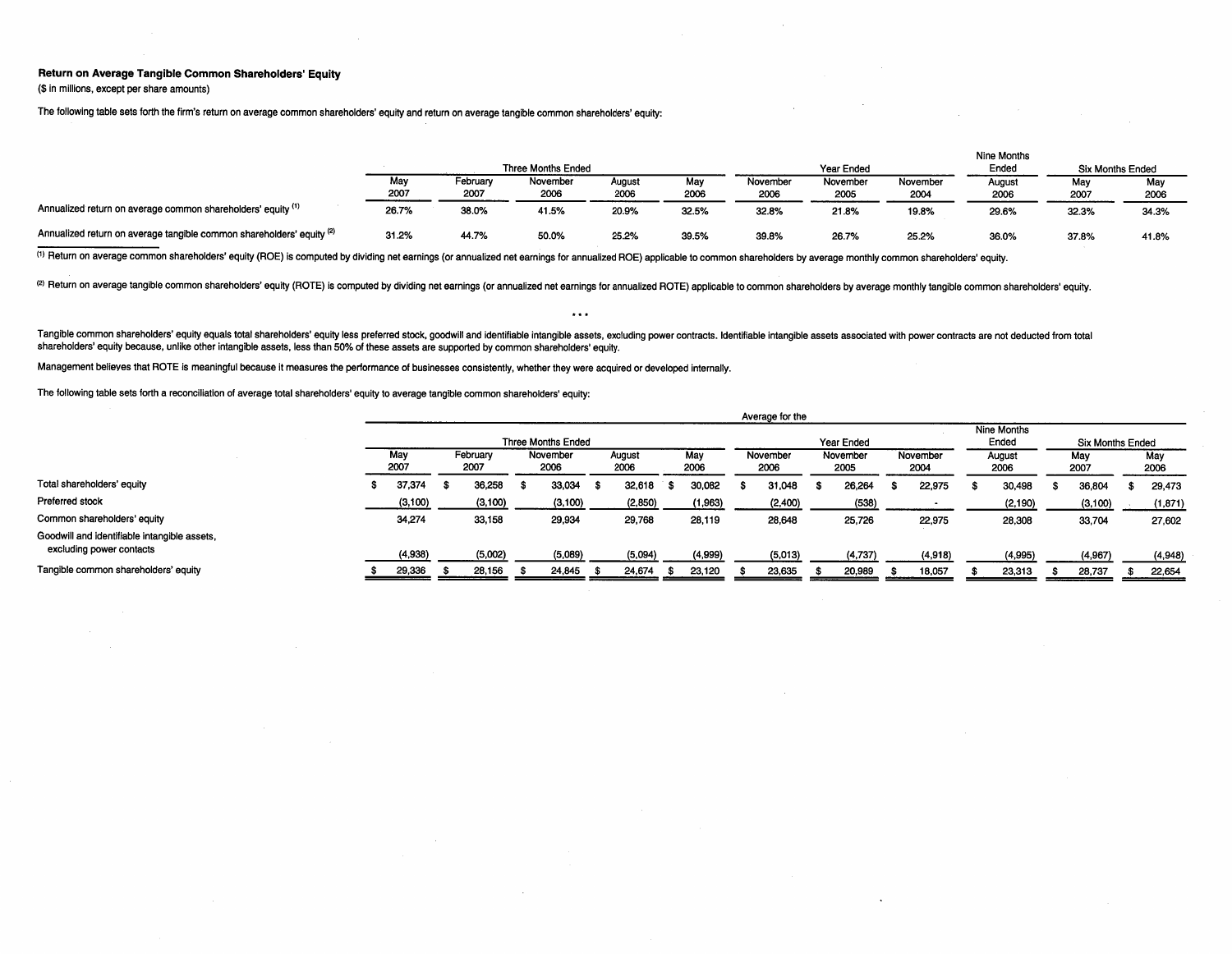## Adjusted Assets, Tangible Equity Capital, Adjusted Leverage Ratio and Tangible Book Value Per Common Share

(\$ in millions, except per share amounts)

 $\mathcal{A}(\mathcal{A})$  and  $\mathcal{A}(\mathcal{A})$  .

 $\sim 10$ 

The following table sets forth information on the firm's assets, shareholders' equity, leverage ratios and book value per common share:

|                                          |    | As of         |     |               |      |               |     |               |    |               |     |               |     |               |
|------------------------------------------|----|---------------|-----|---------------|------|---------------|-----|---------------|----|---------------|-----|---------------|-----|---------------|
|                                          |    | May 2007      |     |               |      | August 2006   |     | May 2006      |    | November 2006 |     | November 2005 |     | November 2004 |
| Total assets                             | S  | 943,196       | -56 | 912.495       | £.   | 798,309       |     | 798,884       |    | 838,201       | -S  | 706,804       | -56 | 531,379       |
| Adjusted assets <sup>(1)</sup>           |    | 653,861       |     | 606,139       |      | 523,083       |     | 522,336       |    | 541,033       |     | 466,500       |     | 347,082       |
| Total shareholders' equity               |    | 38,459        |     | 36,900        |      | 33,493        |     | 31,800        |    | 35,786        |     | 28,002        |     | 25,079        |
| Tangible equity capital (2)              |    | 38,540        |     | 34,662        |      | 31,113        |     | 29,488        |    | 33,517        |     | 26,030        |     | 22,958        |
| Leverage ratio <sup>(3)</sup>            |    | $24.5 \times$ |     | $24.7 \times$ |      | $23.8 \times$ |     | $25.1 \times$ |    | 23.4 x        |     | $25.2 \times$ |     | $21.2 \times$ |
| Adjusted leverage ratio <sup>(4)</sup>   |    | 17.0 x        |     | 17.5 $\times$ |      | $16.8 \times$ |     | $17.7 \times$ |    | 16.1 $x$      |     | 17.9 $x$      |     | $15.1 \times$ |
| Common shareholders' equity              | S  | 35,359        | \$  | 33,800        | -\$  | 30,393        |     | 29,200        | \$ | 32,686        | \$. | 26,252        | \$  | 25,079        |
| Tangible common shareholders' equity (5) |    | 30,440        |     | 28,812        |      | 25,263        |     | 24,138        |    | 27,667        |     | 21,530        |     | 20,208        |
| Book value per common share (6)          | \$ | 81.30         | \$  | 77.12         | - \$ | 67.87         | \$. | 64.92         | S  | 72.62         | -\$ | 57.02         | \$  | 50.77         |
| Tangible book value per common share (7) |    | 69.99         |     | 65.74         |      | 56.42         |     | 53.66         |    | 61.47         |     | 46.76         |     | 40.91         |

 $\omega_{\rm{max}}$  .

(1) Adjusted assets excludes (i) low-risk collateralized assets generally associated with the matched book and securities lending businesses (which is calculated by adding securities borrowed and financial instruments purc under agreements to resell, at fair value, and then subtracting nonderivative short positions), (ii) cash and securities segregated for regulatory and other purposes and (iii) goodwill and identifiable intangible assets, e power contracts. Identifiable intangible assets associated with power contracts are not deducted from total assets in order to be consistent with the calculation of tangible equity capital and the adjusted leverage ratio ( footnote 2 below). The following table sets forth a reconciliation of total assets to adjusted assets:

|                 |                                                                                                                     | As of |            |               |            |             |            |          |            |               |            |               |            |               |
|-----------------|---------------------------------------------------------------------------------------------------------------------|-------|------------|---------------|------------|-------------|------------|----------|------------|---------------|------------|---------------|------------|---------------|
|                 |                                                                                                                     |       | May 2007   | February 2007 |            | August 2006 |            | May 2006 |            | November 2006 |            | November 2005 |            | November 2004 |
| Total assets    |                                                                                                                     |       | 943,196    | S             | 912,495    |             | 798,309    |          | 798,884    |               | 838,201    |               | 706,804    | 531,379       |
| Deduct:         | Securities borrowed<br>Financial instruments purchased under                                                        |       | (243, 835) |               | (241, 270) |             | (210, 190) |          | (210, 287) |               | (219, 342) |               | (191, 800) | (155,086)     |
|                 | agreements to resell, at fair value                                                                                 |       | (69, 213)  |               | (81, 866)  |             | (82,958)   |          | (86, 944)  |               | (82, 126)  |               | (83, 619)  | (44, 257)     |
| Add:            | Financial instruments sold, but not yet purchased,                                                                  |       |            |               |            |             |            |          |            |               |            |               |            |               |
|                 | at fair value                                                                                                       |       | 177,202    |               | 166,481    |             | 156,557    |          | 159,801    |               | 155,805    |               | 149,071    | 132,097       |
|                 | Less derivative liabilities                                                                                         |       | (70,304)   |               | (66, 409)  |             | (57, 196)  |          | (63, 316)  |               | (65, 496)  |               | (57, 829)  | (64,001)      |
|                 | Subtotal                                                                                                            |       | 106,898    |               | 100,072    |             | 99,361     |          | 96,485     |               | 90,309     |               | 91,242     | 68,096        |
| Deduct:         | Cash and securities segregated for regulatory<br>and other purposes<br>Goodwill and identifiable intangible assets, |       | (78, 266)  |               | (78, 284)  |             | (76, 309)  |          | (70, 740)  |               | (80,990)   |               | (51, 405)  | (48, 179)     |
|                 | excluding power contacts                                                                                            |       | (4,919)    |               | (4,988)    |             | (5, 130)   |          | (5,062)    |               | (5,019)    |               | (4, 722)   | (4, 871)      |
| Adjusted assets |                                                                                                                     |       | 653,861    |               | 606,139    |             | 523,083    |          | 522,336    |               | 541,033    |               | 466,500    | 347,082       |